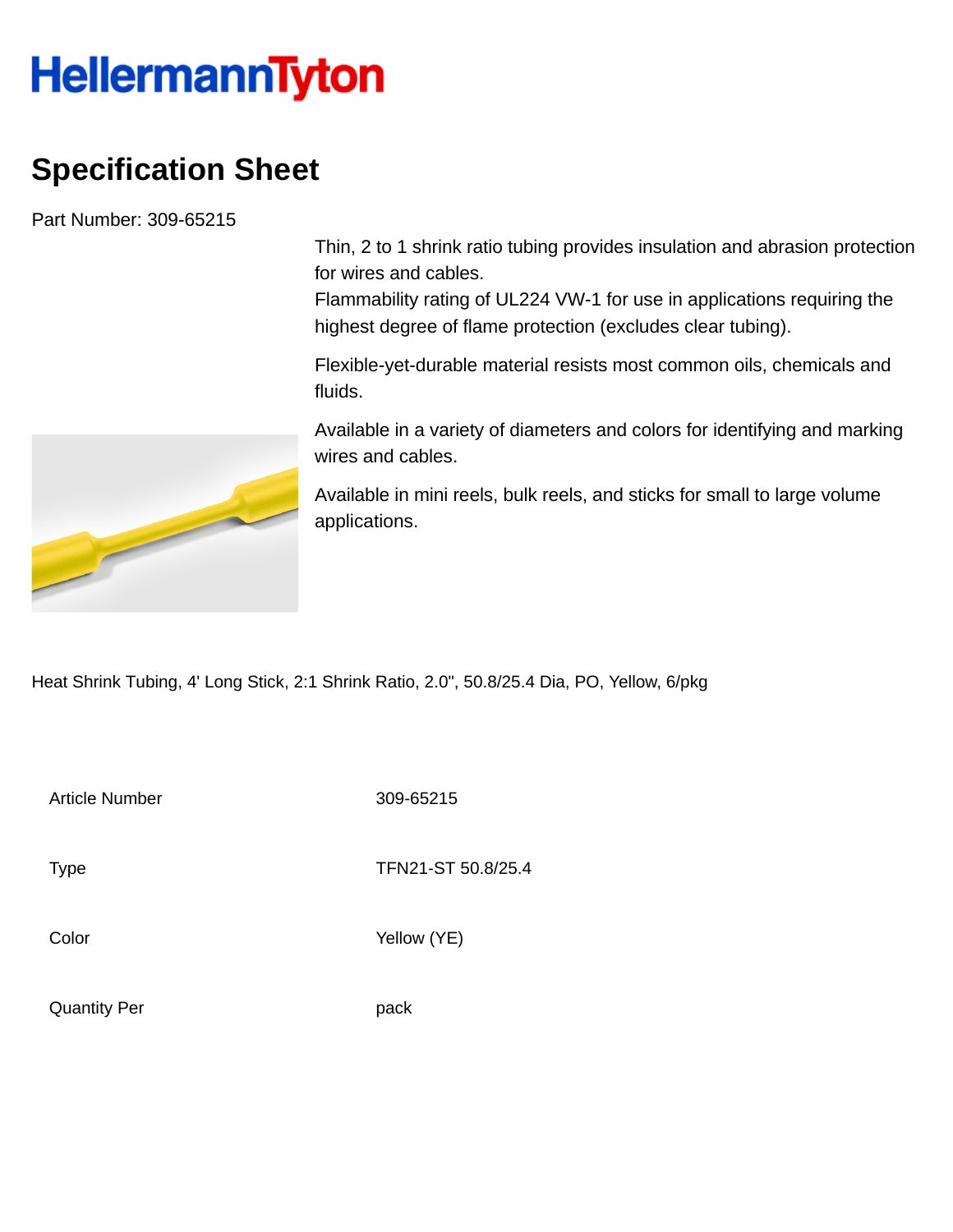| <b>Product Description</b>   | TFN21 is a highly flexible thin wall heat shrink tubing with a 2 to 1<br>shrink ratio and excellent flame retardant properties. In addition to<br>providing insulation and abrasion protection for wires and cables, the<br>polyolefin material also offers resistance to oils, solvents and<br>chemicals. Available in mini reels, bulk reels and sticks, for small to<br>large volume applications. |
|------------------------------|-------------------------------------------------------------------------------------------------------------------------------------------------------------------------------------------------------------------------------------------------------------------------------------------------------------------------------------------------------------------------------------------------------|
| <b>Short Description</b>     | Heat Shrink Tubing, 4' Long Stick, 2:1 Shrink Ratio, 2.0", 50.8/25.4<br>Dia, PO, Yellow, 6/pkg                                                                                                                                                                                                                                                                                                        |
| <b>Global Part Name</b>      | TFN21-ST 50.8/25.4-PO-X-YE                                                                                                                                                                                                                                                                                                                                                                            |
| Variant                      | Thin-Wall                                                                                                                                                                                                                                                                                                                                                                                             |
| Nominal Diameter (Imperial)  | $\overline{2}$                                                                                                                                                                                                                                                                                                                                                                                        |
| Nominal Diameter (Metric)    | 50.8                                                                                                                                                                                                                                                                                                                                                                                                  |
| Wall Thickness WT (Imperial) | .043                                                                                                                                                                                                                                                                                                                                                                                                  |
| Wall Thickness WT (Metric)   | 1.10                                                                                                                                                                                                                                                                                                                                                                                                  |
|                              |                                                                                                                                                                                                                                                                                                                                                                                                       |
| Material                     | Polyolefin, cross-linked (PO-X)                                                                                                                                                                                                                                                                                                                                                                       |
| <b>Material Shortcut</b>     | PO-X                                                                                                                                                                                                                                                                                                                                                                                                  |
| Flammability                 | UL 224 VW-1 (except clear)                                                                                                                                                                                                                                                                                                                                                                            |
| Halogen Free                 | No                                                                                                                                                                                                                                                                                                                                                                                                    |